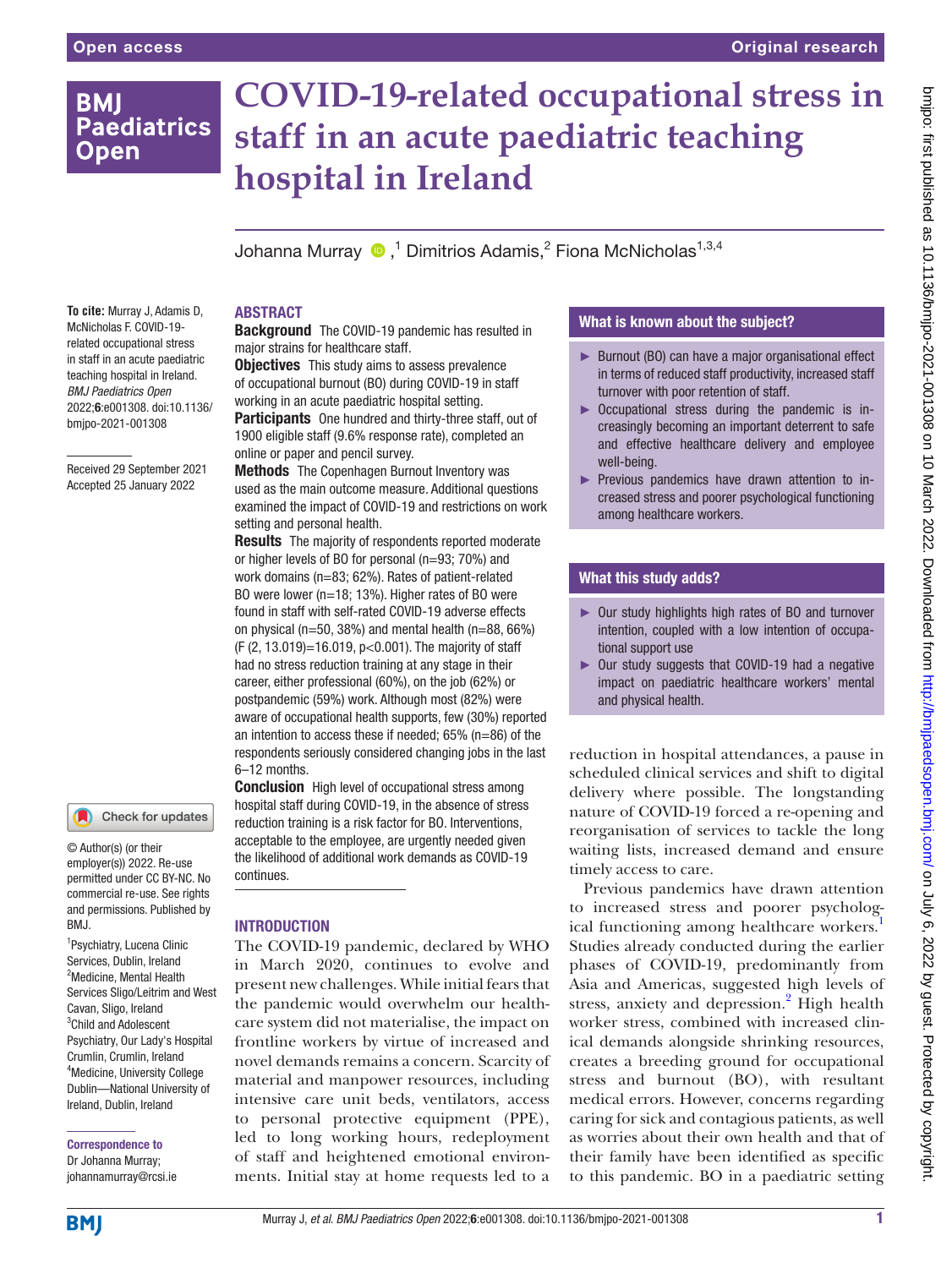may represent unique challenges, but is less well studied.<sup>3</sup> To the authors' knowledge, there have been no studies conducted of paediatric healthcare workers stress levels in Ireland.

Children's Hospital Ireland (CHI), Crumlin was used to access healthcare workers. This is Ireland's largest paediatric teaching hospital employing approximately 1900 whole time equivalent staff. It is responsible nationally for the provision of the majority of quaternary and tertiary healthcare services for children.<sup>4</sup> As such, it might be expected that staff would be involved in providing care for children with COVID-19. At the time of the survey, and consistent with experience in other countries, prevalence of COVID-19 among children in the Republic of Ireland was low, accounting for 15.5% of total cases.<sup>5</sup> Early contingency plans in the hospital included preparing staff for deployment to adult services, alternative paediatric care, assist in community vaccination programmes, contact tracing and assist with other administrative roles as became necessary. A shift to telemedicine where possible was also encouraged and clinical teams encouraged to work in pods.<sup>6</sup> Given high rates of public adherence with restrictions, recognised to be among the more severe in the European Union, the health services equipped itself well, and few of these contingency plans were enforced.

#### **METHODOLOGY**

A study-specific questionnaire was designed, using both an existing validated stress questionnaire and additional questions specifically designed for this study.

Following ethical permission (CHI, Crumlin 20 October 2020), and with the support of the hospital's communication department, a link to an online questionnaire was sent to all staff, with paper and pen surveys left in each department. Posters/Flyers were posted/placed on notice boards explaining the study and providing a link to the survey. An information leaflet and consent was attached to the questionnaire. In order to optimise study awareness, each department head was contacted by the lead researcher (JM) and given additional hard copies of questionnaires and these were returned by internal post. Additionally, a second recruitment drive via email, across non-consultant hospital doctors was conducted via the Lead NCHD in the hospital to capture new entrants into the hospital.

Sociodemographic details including age range, gender, years spent working in the organisation and employment background were included. To measure the level of BO, the 19-item version of the Copenhagen Burnout Inventory (CBI) was used.<sup>8</sup> CBI incorporates three subscales: personal BO (six questions), work-related BO (seven questions) and patient-related BO (six questions). All questions used Likert scales, with five possible answers and each answer is assigned value of 0, 24, 50, 75 or 100. The CBI allows data to be presented as a mean score for each of the three domains, with maximum scores of 24

for both personal and patient-related BO, and 28 for work-related BO. Higher scores indicate higher levels of BO. In addition, data may be presented in categories, with frequency counts of those scoring in the low  $(\leq 50)$ , moderate  $(50-74)$  or high levels of BO  $(75-100)$ . Both mean scores and cut-offs are used in this study to allow comparisons with other cohorts. Additional questions were asked of the respondent on changes in work environment during COVID-19, access to PPE and awareness of occupational health supports. Information on COVID-19-related adverse effects on personal and family health, leave opportunities and stress reduction training were also collected.

#### Patient and public involvement

Although there was no direct involvement of patients or the public, the CBI assisted in the design and delivery of the study. They also sent the questionnaire directly to participants, collected and anonymised the responses, ensuring data privacy.

#### RESULTS

#### Statistical analysis

For the purpose of analysis, Likert scales were considered as interval data. Descriptive statistics are presented as counts and proportions for categorical data, and as means and SD for continuous data. For bivariate comparisons, because the subscales CBI personal and CBI patient were not normally distributed, non-parametric tests were used (Mann-Whitney U test or Kruskal-Wallis test). Relationships between the subscales were evaluated using correlation coefficients. Finally, a multivariable analysis was used with dependent variables; the three subscales of CBI, with demographics (age, gender), intention to change or not job (binary response), clinical or non-clinical work (binary response) and access to PPE as independent variables. Given that the sample was small, the variables in the model were limited, and those chosen used to reflect demographics, work-related and COVID-19-related variables. All statistics were conducted using SPSS V.24.

#### Sample profile

Out of 1900 eligible members of staff, 183 staff members accessed the questionnaire online or via their department head, thus the response rate was 9.6%. From those 183, 133 had completed data, giving a completion rate of 73% and represent the sample analysed.

A hundred and nineteen (n=119, 86%) respondents self-identified as involved in clinical work, 12 (9%) in secretarial/administrative role and 7 (5%) employed in support services. The majority were female respondents  $(n=119, 89\%)$ , aged between 18 and 34 years  $(n=40,$ 30%) or 35 and 44 years (n=51, 38%) and 72 (54%) had been working for >5 years in the service.

#### Burnout

CBI data are presented both as a mean score for each of the three domains, in addition to frequency counts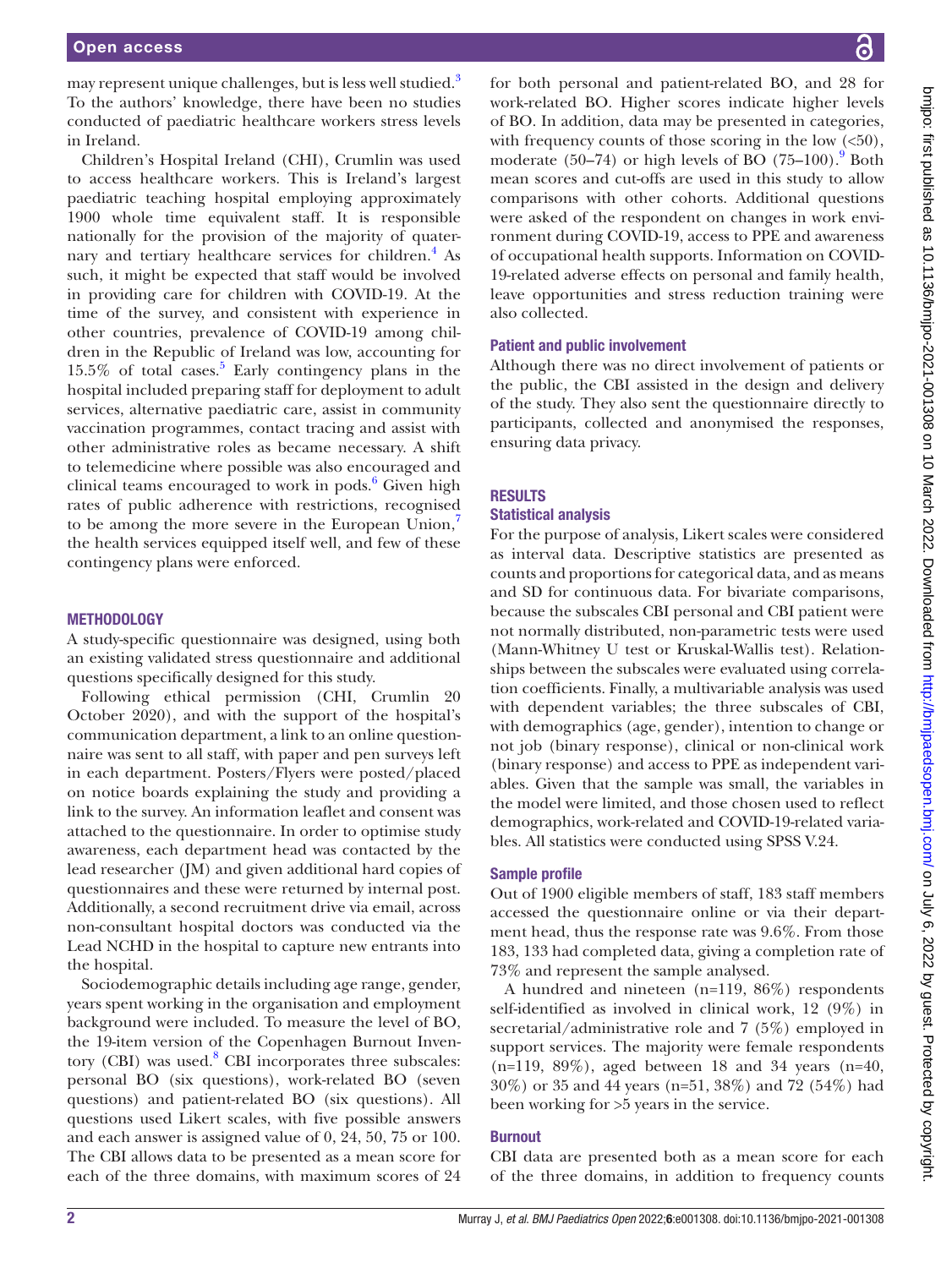<span id="page-2-0"></span>

| <b>Table 1</b><br>Scores and cut-offs of the Copenhagen Burnout Inventory (CBI) |            |                           |                  |                      |
|---------------------------------------------------------------------------------|------------|---------------------------|------------------|----------------------|
|                                                                                 |            | Prevalence cut-off: n (%) |                  |                      |
| <b>CBI</b>                                                                      | M (SD)     | No/Low (< 50)             | Moderate (50-74) | High/Severe (75-100) |
| Work-related burnout (n=133)                                                    | 55.6(19.7) | 50(37.6)                  | 59 (44.4)        | 24(18)               |
| Personal burnout (n=133)                                                        | 56.9(22.5) | 40 (30.1)                 | 61 (45.9)        | 32(24.1)             |
| Patient-related burnout (n=133)                                                 | 28.1(17.5) | 115(86.5)                 | 18(13.3)         | 0(0)                 |

for those scoring in the low  $\langle 50 \rangle$  moderate  $\langle 50 - 74 \rangle$  or high levels of BO (75–100) using prior established cutoffs.<sup>8 9</sup> The mean score for personal BO was 56.9 (SD 22.5), work-related 55.6 (SD 19.7) and patient-related BO 28.1 (SD 17.5) [\(table](#page-2-0) 1). The majority of responders scored in the moderate or higher category for personal (70%) and work-related (62%) BO, while fewer scored in this range for patient-related BO (13.5%).

#### Bivariate analysis

In terms of gender, mean personal BO score for males was 33.6 (SD 21.1), and 59.7 (SD 21.1) for females. Mean work-related BO score for males was 37.8 (SD 17.5) and females 57.7 (SD 18.9). Mean patient-related BO score for males was 23.8 (SD 16.9) and female mean personal BO of 28.6 (SD 17.6). Thus, females had higher scores in the three subscales of CBI. However, this difference was significant only for the personal and work-related subscales of CBI (Mann-Whitney U test=324.5, z=3.74, p<0.001; Mann-Whitney U test=348.5, z=3.56, p<0.001, respectively).

There was a strong positive correlation between all CBI subscales, strongest for work-related and personal BO,  $r=0.873$ , n=133, p<0.001, and moderately strong for workrelated and patient-related BO, r=0.480, n=133, p<0.001, and for personal and patient-related BO; r=0.433, n=133, p<0.001. There was a small negative correlation between age-related and patient-related CBI (r=−0.197, n=133, p=0.023) with younger aged employees having higher patient-related stress.

In terms of clinical to non-clinical work, Mann-Whitney U test revealed no significant differences between those who were doing clinical work versus those who were not, in the personal and work-related CBI. However respondents engaged in clinical work had significantly higher levels of patient-related BO compared with those with non-clinical roles, such as administrative or support duties (Mann-Whitney U test=716.0, z=2.37, p=0.018).

Finally, regarding the intention to change job, those who intended to change had significant higher BO scores in all three subscales of CBI (Mann-Whitney U test=939.5, z=5.04, p<0.001; Mann-Whitney U test=869.0, z=5.37, p<0.001; Mann-Whitney U test=1367.0, z=3.1, p=0.003).

#### Multivariable analysis

After controlling for other variables, age did not have any significant effect on any scale of BO. Male gender is significantly associated with lower personal and workrelated BO compared with female gender. Those who

expressed an intention to change job had significantly higher BO rates in the three scales (personal, work and patient related) compared with those who intended to stay in the same job. Easy access to PPE was significantly associated with lower personal and work-related BO compared with those who did not. Finally, those in clinical work have higher patient-related BO compared with those in non-clinical work. The significant results of this analysis are presented in [table](#page-3-0) 2.

#### COVID-19 work environment

Eighty-one participants  $(n=81, 61\%)$  expressed the view that a significant amount of time (moderate or a lot) was spent on activities outside of their responsibility [\(table](#page-3-1) 3). The majority of staff (n=84, 63%) felt that workload had increased during COVID-19, while at the same time staffing levels had reduced (n=87, 65%). One-third (n=44, 33%) perceived an increase in patient referrals, while perceiving both clinical (n=50, 37%) and administrative (n=50, 37%) staffing to have reduced. Job satisfaction was reported to have decreased in over half of respondents (n=68,  $51\%$ ), with more than half (n=75, 57%) feeling not valued (n=47, 35.3%) or being unsure  $(n=28, 21\%)$ . Almost two-thirds of staff  $(n=87, 68\%)$  had given serious thought to changing job in the preceding 6–12 months.

Only six respondents (n=6, 4%) had contracted COVID-19, despite the majority (n=71, 53%) coming into contact with patients with COVID-19. Fifteen per cent (n=20) had a family member that had tested positive for COVID-19. Respondents felt that working during COVID-19 had an adverse effect on their physical (n=49, 37%) and mental (n=88, 66%) health, and both of these correlated with higher BO levels. Physical health: CBI personal rho=0.435, p<0.001; CBI work rho=0.380, p<0.001; CBI patient, rho=0.316, p<0.001. Mental health: CBI personal rho=0.488, p<0.001; CBI work rho=0.457, p<0.001; CBI patient, rho=0.363, p=0.002.

A Kruskal-Wallis test examined the relationship between COVID-19-related effects on physical and mental health (taken as separate variables) and BO subscales.

Physical health changes were significantly related (p<0.001) to personal BO (test statistic=25.66, df: 2), to work-related BO (test statistic=19.15, df: 2, p<0.001) and to patient-related BO (test statistic=14.2, df: 2, p=0.001). Dunn's pairwise tests were carried out for the three pairs of groups (improved, no change, deteriorated). After adjustment using the Bonferroni's correction, differences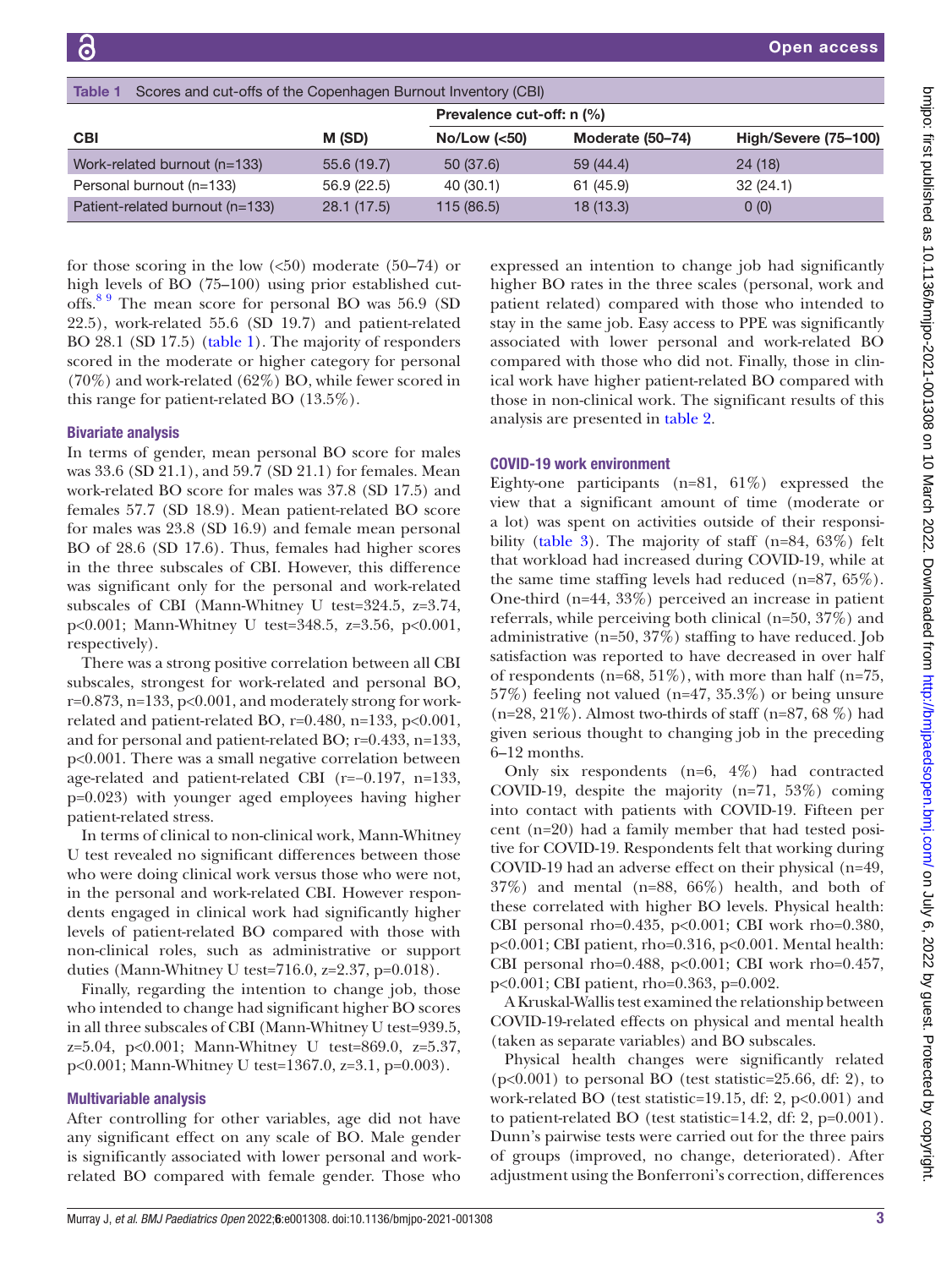<span id="page-3-0"></span>

| Table 2 Significant variables of multivariable analysis |  |
|---------------------------------------------------------|--|
|---------------------------------------------------------|--|

|                              |                                      |                |                              |                            |                             | JU 70 UI                    |                            |  |
|------------------------------|--------------------------------------|----------------|------------------------------|----------------------------|-----------------------------|-----------------------------|----------------------------|--|
| Dependent variable Parameter |                                      | B              | <b>SE</b>                    | t                          | P value                     | Lower<br>bound              | <b>Upper</b><br>bound      |  |
| Total CBI personal           | Intercept                            | 93.384         | 12.643                       | 7.387                      | < 0.0001                    | 68,357                      | 118,411                    |  |
|                              | No intention to change job           | $-17.649$      | 3.699                        | $-4.772$                   | < 0.0001                    | $-24.971$                   | $-10.327$                  |  |
|                              | Wants to change job                  | $0^*$          | $\mathcal{L}^{\text{max}}$   | $\sim 10^{-10}$            |                             | G.                          | $\sim$                     |  |
|                              | Access to PPE=always                 | $-27.245$      | 11.945                       | $-2.281$                   | 0.024                       | $-50.892$                   | $-3.598$                   |  |
|                              | Access to PPE=often                  | $-23.894$      | 11.811                       | $-2.023$                   | 0.045                       | $-47.274$                   | $-0.514$                   |  |
|                              | Access to PPE=sometimes              | $-21.184$      | 12.045                       | $-1.759$                   | 0.081                       | $-45.028$                   | 2.661                      |  |
|                              | Access to PPE=seldom                 | $-35.891$      | 17.726                       | $-2.025$                   | 0.045                       | $-70.982$                   | $-0.801$                   |  |
|                              | Access to PPE=never                  | $0^*$          | $\mathcal{L}(\mathcal{A})$ . | <b>Contract</b>            |                             | $\mathbf{r} = \mathbf{r}$   | $\mathbf{A}=\mathbf{0}$ .  |  |
|                              | <b>Male</b>                          | $-20.757$      | 5.765                        | $-3.600$                   | < 0.0001                    | $-32.169$                   | $-9.344$                   |  |
|                              | Female                               | $0^*$          | <b>Contract</b>              | <b>College</b>             | ä,                          | $\mathbf{r} = \mathbf{r}$ . | <b>College</b>             |  |
| Total CBI work               | Intercept                            | 83.409         | 11.052                       | 7.547                      | < 0.0001                    | 61.530                      | 105.287                    |  |
|                              | No intention to change job $-16.393$ |                | 3.233                        | $-5.070$                   | $<$ 0.0001                  | $-22.794$                   | $-9.992$                   |  |
|                              | Wants to change job                  | $0^*$          | $\mathcal{L}^{\text{max}}$   | <b>Contractor</b>          | $\mathbf{r} = \mathbf{r}$ . | <b>Contract</b>             | <b>College</b>             |  |
|                              | Access to PPE=always                 | -24.358        | 10.443                       | $-2.333$                   | 0.021                       | $-45.030$                   | $-3.686$                   |  |
|                              | Access to PPE=often                  | $-21.123$      | 10.325                       | $-2.046$                   | 0.043                       | $-41.562$                   | $-0.684$                   |  |
|                              | Access to PPE=sometimes -15.203      |                | 10.530                       | $-1.444$                   | 0.151                       | $-36.048$                   | 5.642                      |  |
|                              | Access to PPE=seldom                 | $-26.560$      | 15.496                       | $-1.714$                   | 0.089                       | $-57.236$                   | 4.116                      |  |
|                              | Access to PPE=never                  | $0^*$          | $\mathcal{L}^{\text{max}}$   | $\sim$ $\sim$              |                             | $\mathbf{r} = \mathbf{r}$   | $\mathcal{L}^{\text{max}}$ |  |
|                              | Male                                 | $-13.367$      | 5.040                        | $-2.652$                   | 0.009                       | $-23.344$                   | $-3.390$                   |  |
|                              | Female                               | $0^*$          | $\mathbf{r}$                 | $\mathcal{L}^{\text{max}}$ |                             | $\mathbf{r} = \mathbf{r}$   | $\mathbf{L}^{\text{max}}$  |  |
| <b>Total CBI patient</b>     | Intercept                            | 27,516         | 10.461                       | 2.630                      | 0.010                       | 6,808                       | 48.223                     |  |
|                              | No intention to change job           | $-7.732$       | 3.060                        | $-2.526$                   | 0.013                       | $-13.790$                   | $-1.673$                   |  |
|                              | Wants to change job                  | $0^*$          |                              | $\epsilon$                 |                             | ×.                          | $\mathcal{L}^{\pm}$        |  |
|                              | Clinical work                        | 13.107         | 4.165                        | 3.147                      | 0.002                       | 4.861                       | 21.352                     |  |
|                              | No clinical work                     | $\overline{0}$ |                              |                            |                             |                             |                            |  |

\* variable is set to zero

CBI, Copenhagen Burnout Inventory; PPE, personal protective equipment.

were found between the groups improved-deteriorated and no change-deteriorated  $(p<0.01)$  for the personal and work-related BO subscales while for the patientrelated subscale the significant difference was only in the pair no change-deteriorated (test statistic=25.69, p=0.001).

Similarly, mental health changes were significantly related to personal BO (test statistic=31.51, df: 2, p<0.001), to work-related BO (test statistic=27.83, df: 2, p<0.001) and to patient-related BO (test statistic=9.71, df: 2, p=0.008). Pairwise tests with Bonferroni's correction have shown that for the three subscales of CBI, the

<span id="page-3-1"></span>

| COVID-19 workload<br>Table 3     |                                   |           |                                              |
|----------------------------------|-----------------------------------|-----------|----------------------------------------------|
|                                  | Significantly increased/Increased | No change | Significantly decreased/<br><b>Decreased</b> |
| Change in workload               | 63% (84)                          | 26% (35)  | $11\%$ (13)                                  |
| Change in staffing               | 8% (11)                           | 26% (35)  | 66% (87)                                     |
| Change in clinical support       | $5\%$ (7)                         | 57% (76)  | $38\%$ (50)                                  |
| Change in administrative support | $4\%$ (6)                         | 58% (77)  | 38% (50)                                     |
| Patient contact/referrals        | $33\%$ (44)                       | 50% (67)  | 17% (22)                                     |
| Satisfaction with work           | $6\%$ (8)                         | 43% (57)  | 51% (68)                                     |

95% CI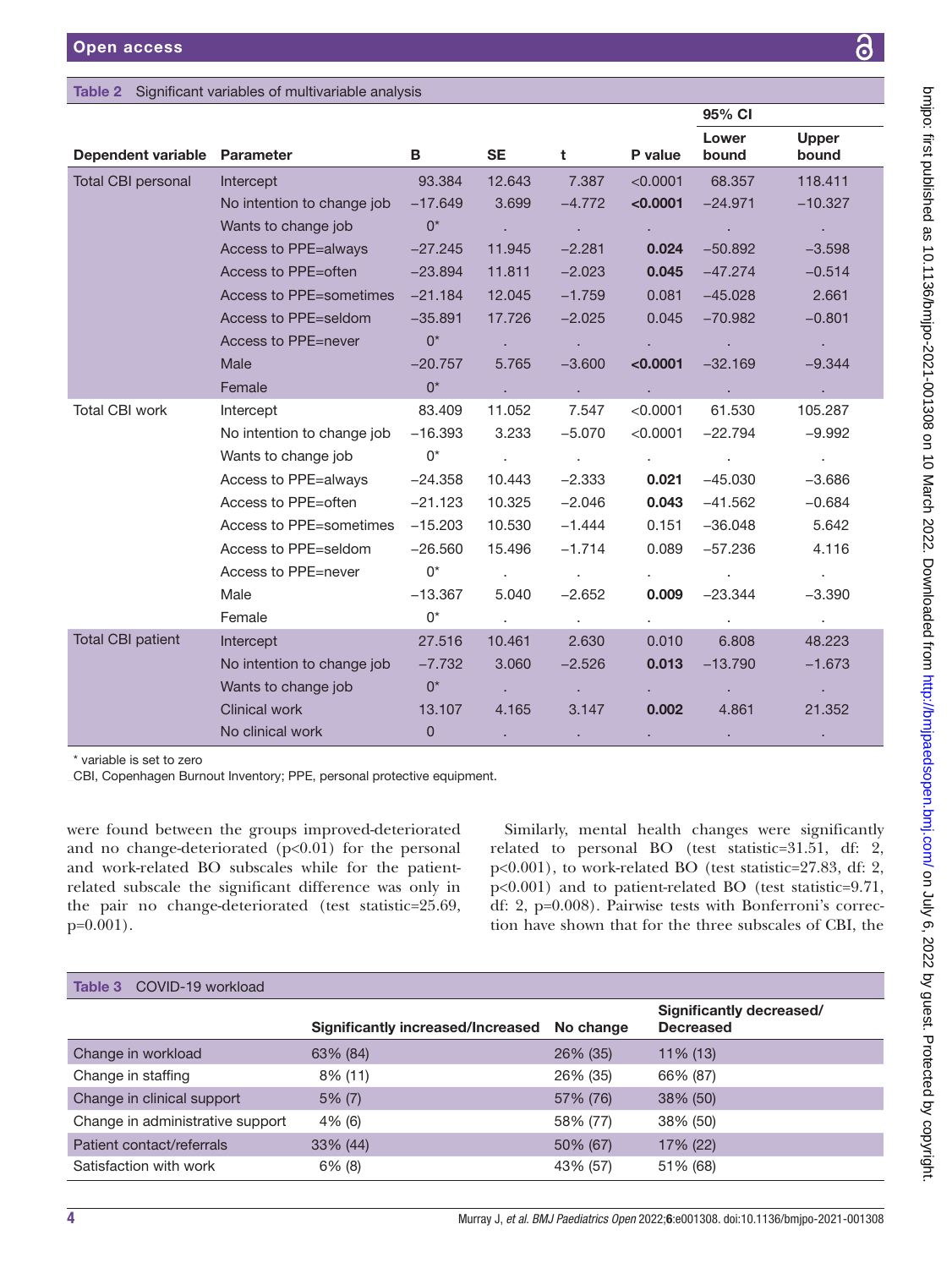<span id="page-4-0"></span>

| Personal physical/mental health n (%)<br>Table 4 |                                  |           |                                          |  |
|--------------------------------------------------|----------------------------------|-----------|------------------------------------------|--|
| Changes                                          | Significantly improved/increased | No change | Significantly deteriorated/<br>decreased |  |
| Physical health                                  | 6(4%)                            | 78 (58%)  | 49 (38%)                                 |  |
| Mental health                                    | 4 (3%)                           | 41 (31%)  | 88 (66%)                                 |  |
| Eating habits                                    | 13 (10%)                         | 61 (46%)  | 59 (44%)                                 |  |
| Alcohol intake                                   | 34 (26%)                         | 75 (56%)  | 24 (18%)                                 |  |
| Sleeping habits                                  | 9(7%)                            | 55 (41%)  | 69 (52%)                                 |  |
| Exercise habits                                  | 46 (35%)                         | 38 (28%)  | 49 (39%)                                 |  |

significant difference (p<0.001) was only between the groups no change-deteriorated.

Specific areas of health deterioration included poorer sleeping (52%), eating (44%), exercise (39%) and alcohol use (26%) [\(table](#page-4-0) 4). Respondents also felt that their family members had adverse physical (n=35, 26%) and mental health (n=80, 60%) effects linked to COVID-19. Respondents who believed COVID-19 had an adverse effect on a family members' mental health, also had higher personal BO (test statistic=4.1, df: 1, p=0.045) and work-related BO (test statistic=7.1, df: 1, p=0.008).

The majority of respondents felt they had adequate information about COVID-19 (n=94, 71%), adequate access to PPE (n=100, 75%) and were able to keep themselves safe at work (n=75, 56%). However, respondents reported that they had experienced difficulty (to a high/ very high degree) in taking either sick (n=26, 20%) or annual (n=51, 38%) leave. Overwhelmingly, (n=125, 95%) respondents felt able to adhere (sometimes/often or always) to public health advice, they perceived this advice to be less easily adhered to by the public, where 18% (n=24) of respondents believed that public adherence was seldom or almost ever adhered to.

Survey respondents presented a picture of low evidence of stress reduction training at any stage of their career. The majority 'definitely' had no stress reduction training in their professional training (n=80, 60%), when taking up their job (n=83, 62%), or during COVID-19 (n=78, 59%). Staff felt that their employer had 'definitely not' (n=32, 24%) or 'probably not' (n=40,  $30\%$ ) made any effort to reduce work-related stress during the pandemic. While most were aware of the occupation health supports offered by their organisation (n=109, 82%), and the majority (n=79, 60%) had someone within their organisation they could talk to about work-related stress, few respondents would seek out such supports if needed. Thirty per cent (n=40) responded that they were 'unlikely' to access these supports if needed with many (n=39, 29%) perceiving them to lack efficacy (25% never and 5% seldom effective).

#### **DISCUSSION**

The majority of respondents to this survey reported moderate or higher levels of personal and work-related

BO as measured by the CBI. Patient-related BO was lower suggesting that despite high overall levels of stress, compassion fatigue had not set in.

The majority (63%) of staff felt there was an increase or a 'significant increase' in their workload during COVID-19, and this occurred alongside reduced overall staff numbers, and reduced clinical and administrative support. Although respondents attributed some of this increased work to be due to increased patient referrals, this is at odds with hospital attendance data at that time. A study on the presentations to five emergency paediatric departments in Ireland, representing approximately 48% of national annual public paediatric emergency department (ED) attendances, during the early stages of COVID-19, highlighted this. $10$  These data included the study hospital and showed that between March and May 2020, there was a drop of 46% in paediatric attendances. This trend continued when data collection was extended for a full 12 months, with attendances 34% below prior year rates.<sup>10</sup> There was however, a disproportionate increase in paediatric psychiatric presentations to the ED during COVID-19.<sup>10</sup> Following an initial decrease of  $27\%$ , rates increased by 52% in summer months and this increase was sustained throughout 2020. This delayed increase in referrals of youth with psychiatry presentations was also evidenced in community settings. Referral patterns for specialist child and adolescent mental health services in the Ireland during phase III (September–November 2020) of the pandemic increased by  $180\%$ .<sup>[11](#page-6-2)</sup> Given the study did not gather clinical specialties, or nature of clinical contact, we are unable to establish whether the perceived increase of patient-related workload was due to increased referrals in certain subspecialties, such as psychiatry, increased intensity of work or additional time taking in clinical encounters linked to PPE use. The study was conducted during the second lockdown period of COVID-19, and while overall referrals to ED were reduced, psychiatry referrals had increased. However, even if responses are an inaccurate reflection on actual patient contact time, the mismatch between perceived or real service demands and available clinical and administrative support is likely to contribute to high levels of BO. Research already conducted in Ireland during COVID-19, among medical consultants, showed a high prevalence of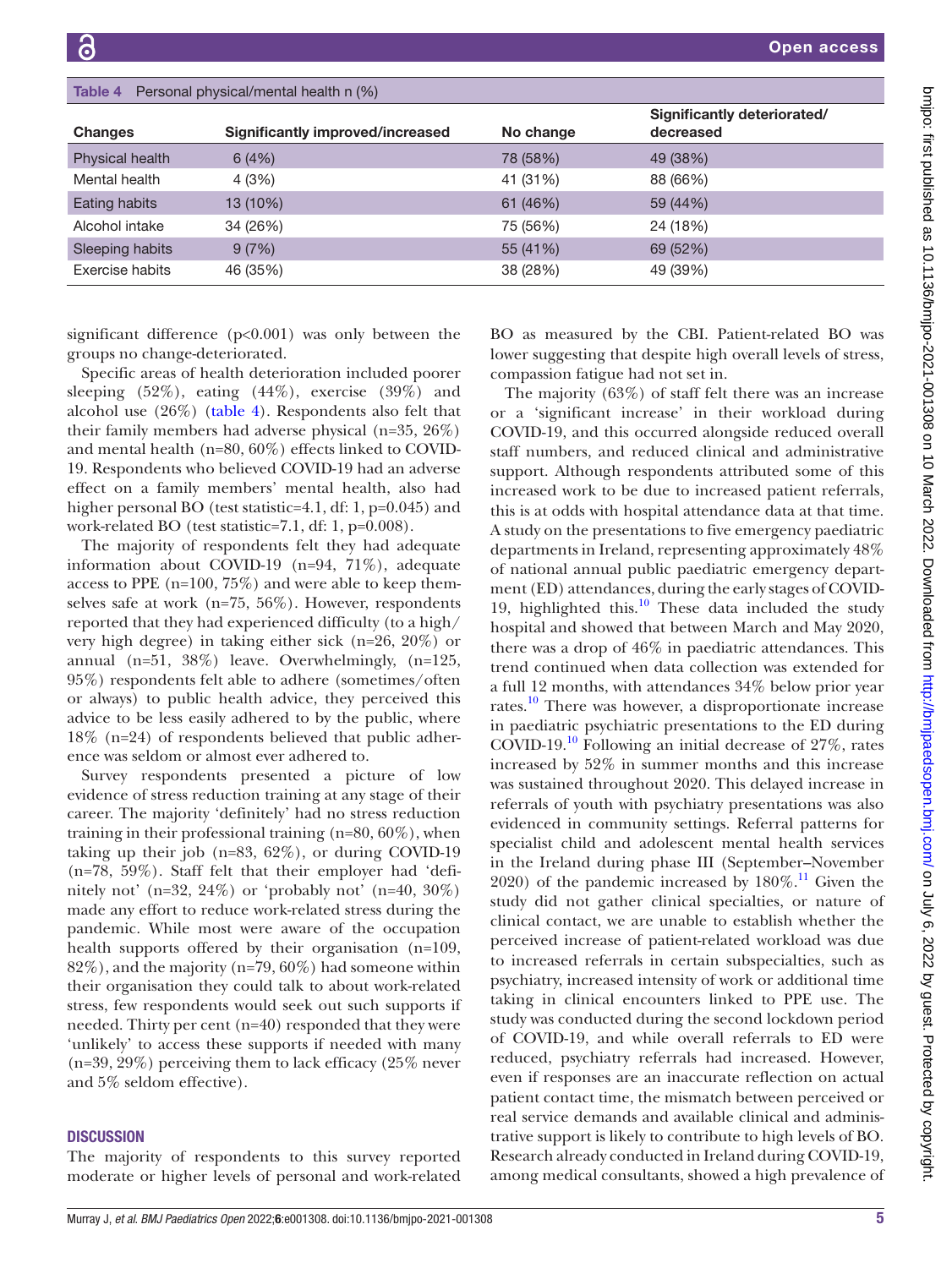BO, with three-quarters (n=88) of those screened scoring above cut-offs on the Maslach Burnout Inventory.<sup>12</sup>

Paediatric settings present some unique challenges at a clinical level, in terms of specialised care, a family systems approach, working with a broad multidisciplinary and non-hierarchical team and engagement in high-intensity emotional work. $^{13}$  $^{13}$  $^{13}$  These stressors may have intensified for staff and families during COVID-19, even if not linked to management of actual COVID-19 cases. COVID-19 restrictions on hospital visitors, for example, meant that only one parent could attend at any one time, and visits from siblings were restricted. This would have added additional stress for patients, families and staff. Some of the added challenges identified are an increase in patient complexity, a need for regular upskilling and attainment of knowledge, parental (and societal) expectations about survival and quality of life, often exposing challenging moral and ethical dilemmas and conflict between teams and families. Clinicians needed to manage clinical, collegial and personal aspects of their work, which are likely to have increased during COVID-19.

In this study, although the majority of staff felt adequately informed about COVID-19, were confident in their ability to remain safe while working and have ready access to PPE, many experienced additional COVID-19-related impacts on their physical and mental health. Maladaptive habits such as increased eating (10%), alcohol use (25%), poorer sleep (53%) and lower exercise (37%) were reported, perhaps reflecting maladaptive coping strategies. Negative effects on health were correlated with higher BO scores, perhaps each influencing the other. The association between BO and increased risk for poor self-care and addictive behaviours have previously been outlined.<sup>14</sup> Some staff reported difficulties in taking annual leave (38%), losing out on the much-needed and recognised postvacation reduction in stress.<sup>15</sup> Staff (20%) also reported on difficulty in taking sick leave, leading to presentism and the inherent negative downstream effects in terms of reduced staff productivity, clinical errors and personal adverse health effects. The impact of quality of clinical care and patient satisfaction is well recognised. Vicarious concern existed among staff when family members experienced adverse mental health effects from COVID-19, as evidenced by higher BO scores.

The fact that respondents, while aware of available occupational health supports, expressed reservations about using them needs to be examined further. Reduced efficacy of interventions was reported by 29%, whether this was attitudinal or preconceived, and based on previous personal or another experience, was not explored further in this study. A further limitation of the study is that recent innovative supports introduced in the study hospital during 2020 (such as a professional leadership programme, Schwartz rounds and Balint groups) were not distinguished from occupational health supports and therefore also unexplored. The extent of personal competence in self-management or access to

other psychological services was also absent from the study questionnaire. However, minimal prior stress reduction training, reported by the majority of respondents, exposed staff not personally equipped with alternative support structures. Organisational interventions need to ensure that they meet the needs of their target audience, are accessible, acceptable and efficacy regularly evaluated.

BO can have a major organisational effect in terms of reduced staff productivity, increased staff turnover with poor retention of staff and increased costs to the hospital. BO can ultimately affect patient care with lower quality of care, medical errors $^{16}$  and lower patient satisfaction reported. BO has major implications on staff absenteeism and staff attrition, and is an immediate concern given the correlation in this study with turnover intention, seriously considered by 65% of respondents. The most recent report overviewing medical manpower in Ireland, published by the Health Information and Quality Authority, confirm longstanding difficulties with delivery of care and resourcing.<sup>17</sup> Vacant posts, recruitment shortfalls, difficulties with staff retention, long waiting lists, overcrowding and capacity deficits all compete with the added pressures brought about by the pandemic. These challenges will persist in our health service for many months to come, presenting as ongoing and relentless triggers for occupational BO.

### Strengths and limitations

The study benefits from the use of the CBI, a wellvalidated measure of occupational stress, allowing examination of different components of stress; personal, work-related and patient-related stress. It is augmented by study-specific questions capturing organisational and personal lived experience during this unprecedented time in healthcare where both clinical and personal care was stressed.

The study is limited by the small sample size, difficulty in accurately estimating a valid response rate. Potential respondent bias cannot be out ruled, in that respondents opting to complete the survey may have been experiencing higher rates of BO and more motivated to have their voices heard. However, an alternative position exists in that those with high stress levels may not have had the time or energy to respond, or might have been absent from work and unaware of the study. Demographic omissions felt necessary to minimise respondents' identity, such as ethnicity and race, clinical profession and specialty, seniority, marital status and having children, prior adversities, pre-existing mental or physical illnesses, all factors known to be associated with risk of stress, also limited the study's ability to examine these during COVID-19. The study was gender weighted, and although in keeping with the feminisation of the paediatric workforce, might also bias the results. However, the dual role of worker and family carer rests more with women given they more often hold a role as carer when compared with men. [18](#page-6-9) This might result in additional strain on female